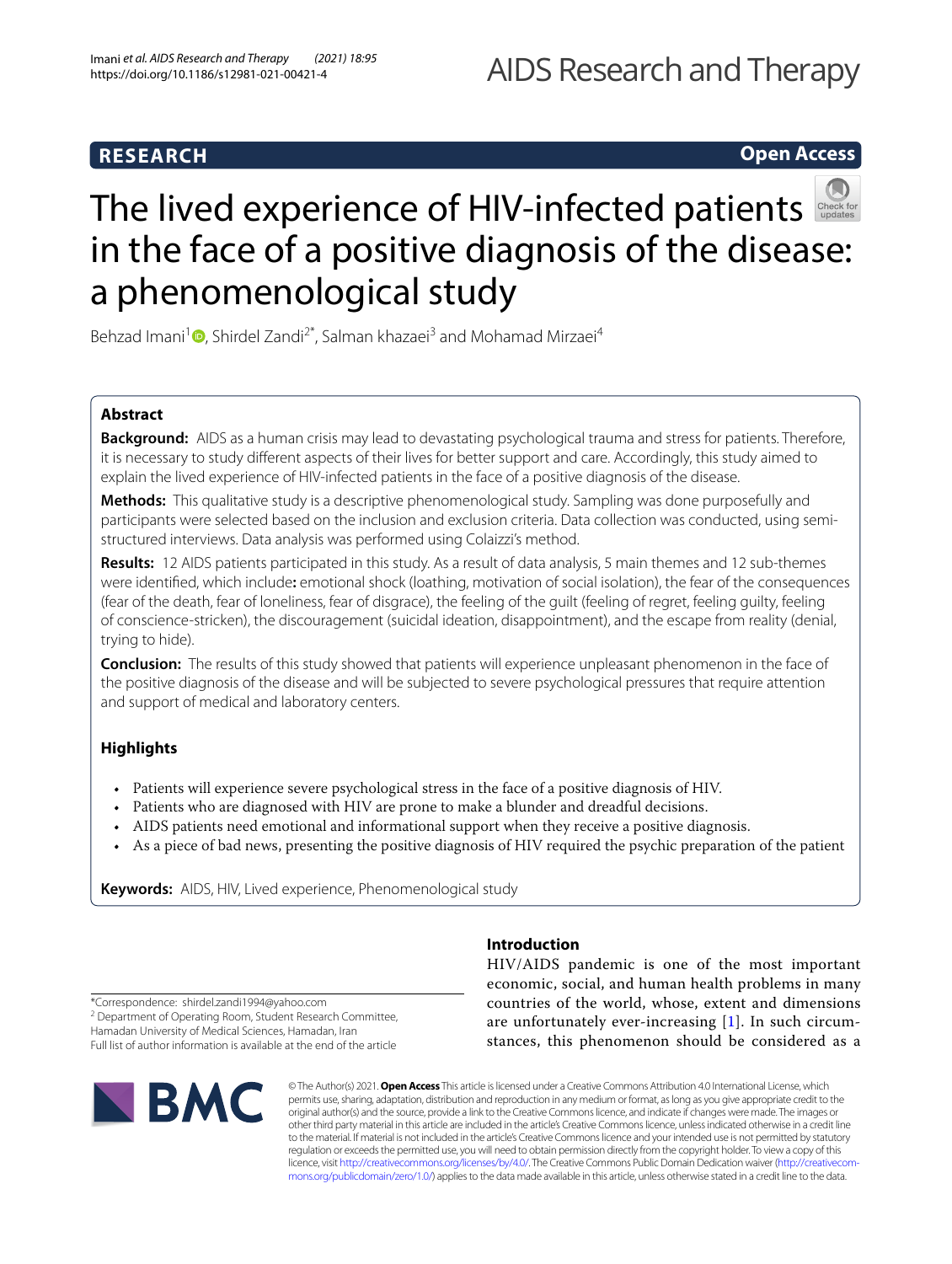crisis, which seriously affects all aspects of the existence and life of patients and even the health of society [\[2\]](#page-6-1). Diagnosing and contracting HIV/AIDS puts a person in a vague and difficult situation. Patients suffer not only from the physical effects of the disease, but also from the disgraceful consequences of the disease. HIV/AIDS is usually associated with avoidable behaviors that are not socially acceptable, such as unhealthy sexual, relations and drug abuse: So the patients are usually held guilty for their illness [\[3](#page-6-2)]. On the other hand, the issue of disease stigma in the community is the cause of rejection and isolation of these patients, and in health care centers is a major obstacle to providing services to these patients [\[4](#page-6-3)]. Studies show that HIV/AIDS stigma has a completely negative effect on the quality of life of these patients [[5\]](#page-6-4). Criminal attitudes towards these patients and disappointing behavior by family, community, and medical staff cause blame and discrimination in patients [[6\]](#page-6-5). HIV/AIDS stigma is prevalent among diseases, making concealment a major problem in this behavioral disease. The stigma comes in two forms: a negative inner feeling and a negative feeling that other people in the community have towards the patient [[7\]](#page-6-6). The findings of a study that conducted in Iran indicated that increasing HIV/AIDS-related stigma decreases quality of life of people living with HIV/AIDS [[8\]](#page-6-7). Robert Beckman has defined bad news as "any news that seriously and unpleasantly affects persons' attitudes toward their future". He considers the impact of counseling on moderating a person's feeling of being important  $[9]$  $[9]$ . Therefore, being infected by HIV / AIDS due to the stigma can be bad news, which will lead to unpleasant emotional reactions  $[10]$  $[10]$  $[10]$ . Studies that have examined the lives of these patients have shown that these patients will experience mental and living problems throughout their lives. These studies highlight the need for age-specific programming to increase HIV knowledge and coping, increase screening, and improve long-term planning [[11,](#page-6-10) [12\]](#page-6-11).

A prerequisite for any successful planning and intervention for people living with HIV/AIDS is approaching them and conducting in-depth interviews in order to discover their feelings, attitudes; their views on themselves, their illness, and others; and finally, their motivation to follow up and the participation in interventions [\[13\]](#page-6-12). Accordingly, the present study aimed to explain the lived experience of HIV-infected patients in the face of a positive diagnosis of the disease, since the better understanding of the phenomena leads to the smoother ways to help and care for these patients.

# **Methods**

# **Study setting**

In this study, a qualitative method of descriptive phenomenology was used to discover and interpret the lived experience of HIV-positive patients, when they face a positive diagnosis of the disease. The philosophical strengths underlying descriptive phenomenology aford a deeper understanding of the phenomenon being studied [[14\]](#page-6-13). Husserl's four steps of descriptive phenomenology were employed: bracketing, intuiting, analyzing and interpreting [[15\]](#page-6-14).

#### **Participants and sampling**

Sampling was done purposefully and participants were selected based on inclusion criteria. In this purposeful sampling, participants were selected among those patients who had sufficient knowledge about this phenomenon. The sample size was not determined at the beginning of the study, instead, it continued until no new idea emerged and data-saturated. Participants were selected from patients who were admitted to the Shohala Behavioral Diseases Counseling Center in Hamadan-Iran. The center has been set up to conduct tests, consultations, medical and dental services, and to distribute medicines among the patients. Additional inclusion criteria for selecting a participant are: having a positive diagnosis experience at the center, Ability to recall events and mental thoughts in the face of the frst positive diagnosis of the disease, having psychological and mental stability, having a favorable clinical condition, willingness to work with the research team, and the possibility of re-access for the second interview if needed. Exclusion criteria were unwillingness to participate in the study and inability of verbal communication in Persian language.

# **Data collection**

The interviews began with a non-structured question (tell us about your experience with a positive diagnosis) and continued with semi-structured questions. Each interview lasted 35–70 min and was conducted in two sessions if necessary. All interviews were conducted by the main investigator (ShZ) that who has experience in qualitative research and interviewing. The interview was recorded and then written down with permission of the participant.

# **Data analysis**

The descriptive Colaizzi method was used to analyses the collected data  $[16]$  $[16]$ . This method consists of seven steps: (1) collecting the participants' descriptions, (2) understanding the meanings in depth, (3) extracting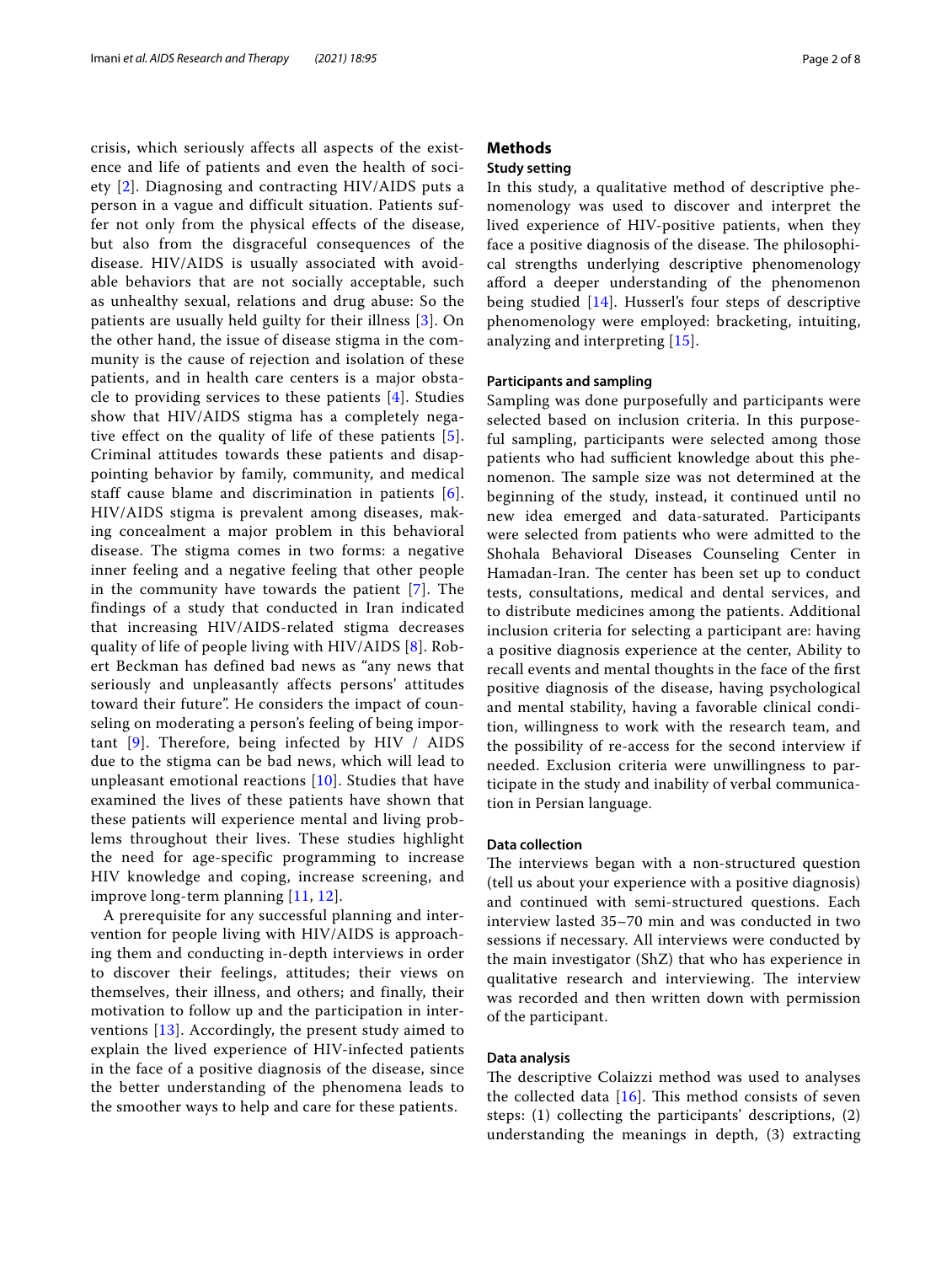important sentences, (4) conceptualizing important themes, (5) categorizing the concepts and topics, (6) constructing comprehensive descriptions of the issues examined, and (7) validating the data following the four criteria set out by Lincoln and Guba.

# **Rigor**

Trustworthiness criteria were used to validate the research, due to the fact that importance of data and findings validity in qualitative research  $[17]$  $[17]$ . This study was based on four criteria of Lincoln and Guba: credibility, transferability, dependability, and conformability [\[18\]](#page-6-17). For data credibility, prolong engagement and follow-up observations, as well as samplings with maximum variability were used. For dependability of the data, the researchers were divided into two groups and the research was conducted as two separate studies. At the same time, another researcher with the most familiarity and ability in conducting qualitative research, supervised the study as an external observer. Concerning the conformability, the researchers tried not to infuence their own opinions in the coding process. Moreover, the codes were readout by the participants as well as two researcher colleagues with the help of an independent researcher and expert familiar with qualitative research. Transferability of data was confrmed by ofering a comprehensive description of the subject, participants, data collection, and data analysis.

# **Ethical considerations (ethical approval)**

The present study was registered with the ethics code IR.UMSHA.REC.1398.1000 in Hamadan University of Medical Sciences. The purpose of the study was explained and all participants' consents were obtained at frst step. All participants were assured that the information obtained would remain confdential and no personal information would be disclosed. Participants were also told that there was no need to provide any personal information to the interviewer, including name, surname, phone number and address. To gain more trust, interviews were conducted by a person who was not resident of Hamadan and was not a native of the region, this case was also reported to the participants.

# **Results**

Twelve HIV-infected participated in this study. The mean age of the participants was  $36.41 \pm 4.12$  years. 58.33% of the participants were male and 41.66% were married. Of these, 2 were illiterate, 2 had elementary diploma, 6 had high school diploma and 2 had academic education. Six of them were unemployed, 5 were self-employed and 1 was an official employee. These people had been infected by this disease for  $6.08 \pm 2.71$  years, in average (Table [1](#page-2-0)).

Analysis of the HIV-infected patients' experiences of facing the positive diagnosis of the disease by descriptive phenomenology revealed fve main themes: emotional shock, the fear of the consequences, the feeling of the guilt, the discouragement, and the escape from reality (Table [2\)](#page-3-0).

# **Emotional shock**

Emotional shock is one of the unpleasant events that these patients have experienced after facing a positive diagnosis of the disease. This experience has manifested in loathing and motivation of social isolation.

# *Loathing*

These patients stated that after facing a positive diagnosis of the disease, they developed a strong inner feeling of hatred towards the source of infection. The patients

<span id="page-2-0"></span>**Table 1** The demographic characteristics of participants

| Participants    | Gender | Age | <b>Marital status</b> | <b>Education</b>  | Job           | Duration of<br>infection |
|-----------------|--------|-----|-----------------------|-------------------|---------------|--------------------------|
| P <sub>1</sub>  | Male   | 38  | Single                | Diploma           | Self-employed | 7                        |
| P <sub>2</sub>  | Female | 41  | Married               | Elementary        | Unemployed    | 6                        |
| P <sub>3</sub>  | Female | 36  | Married               | Diploma           | Unemployed    | 5                        |
| <b>P4</b>       | Male   | 37  | Single                | Academic          | Employee      | 6                        |
| <b>P5</b>       | Female | 42  | Single                | <b>Illiterate</b> | Unemployed    | 11                       |
| P6              | Male   | 38  | Married               | Diploma           | Self-employed | 8                        |
| P7              | Male   | 32  | Single                | Academic          | Self-employed | $\overline{4}$           |
| P <sub>8</sub>  | Male   | 39  | Married               | Diploma           | Self-employed | 7                        |
| P <sub>9</sub>  | Female | 29  | Single                | Diploma           | Unemployed    | 2                        |
| P <sub>10</sub> | Female | 40  | Single                | Elementary        | Unemployed    | 10                       |
| P <sub>11</sub> | Male   | 31  | Single                | Diploma           | Self-employed | $\overline{4}$           |
| P <sub>12</sub> | Female | 34  | Married               | <b>Illiterate</b> | Unemployed    | 3                        |
|                 |        |     |                       |                   |               |                          |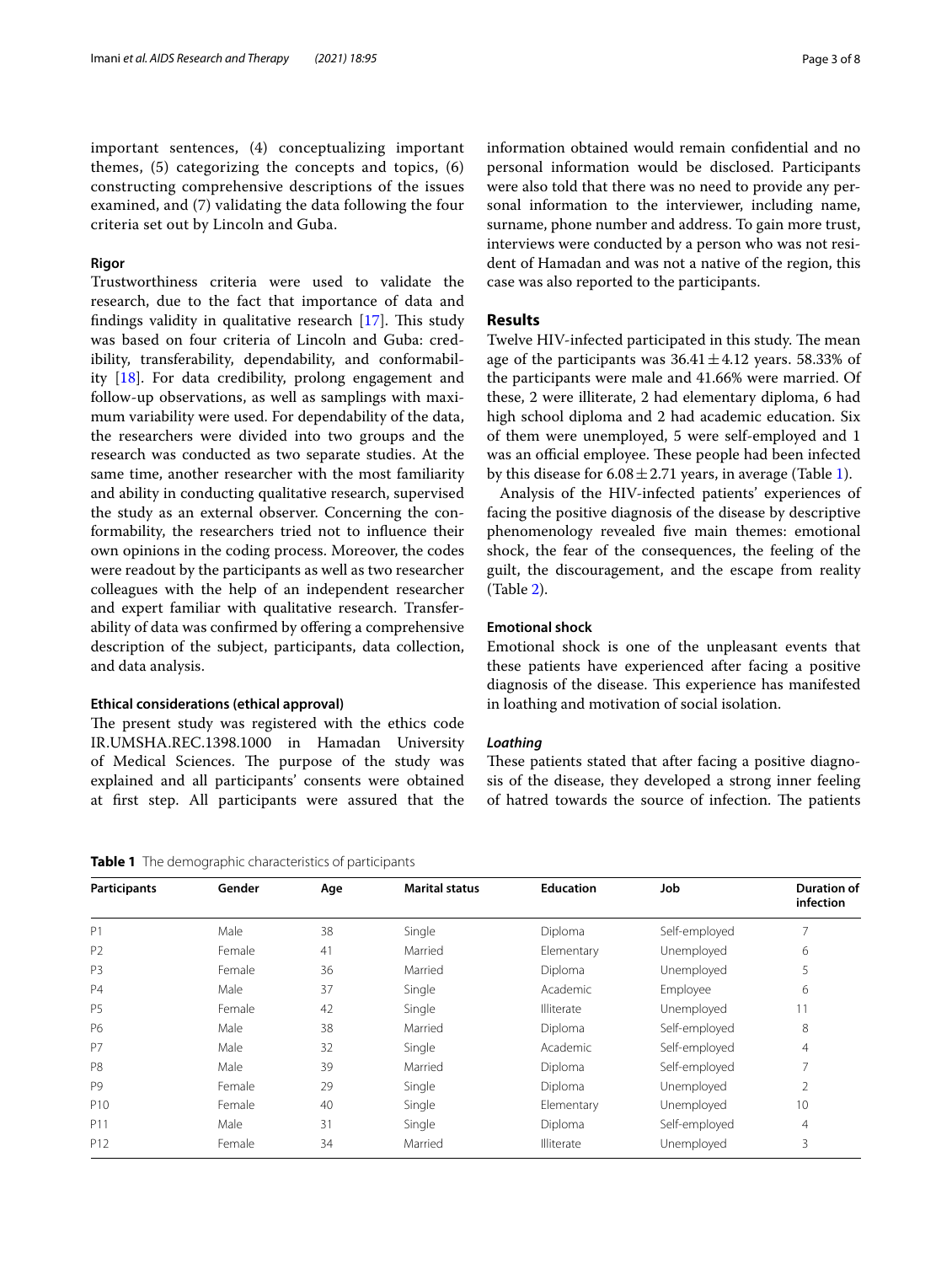# <span id="page-3-0"></span>**Table 2** The themes and sub-thems

| Themes                          | Sub-themes                     |
|---------------------------------|--------------------------------|
| 1. Emotional shock              | Loathing                       |
|                                 | Motivation of social isolation |
| 2. The fear of the consequences | Fear of the death              |
|                                 | Fear of loneliness             |
|                                 | Fear of disgrace               |
| 3. The feeling of the guilt     | Feeling of regret              |
|                                 | Feeling guilty                 |
|                                 | Feeling of conscience-stricken |
| 4. The discouragement           | Suicidal ideation              |
|                                 | Disappointment                 |
| 5. The escape from reality      | Denial                         |
|                                 | Trying to hide                 |

feel hatred, since they hold the carrier as responsible for their infection. *"…After realizing I was afected, I felt very upset with my husband, I did not want to see him again, because it made me miserable, I even decided to divorce …."(P3).*

#### *Motivation of social isolation*

The experiences of these patients showed that after facing the incident, they have sufered an internal failure that has caused them to try to distance from other people. These patients have become isolated, withdrawing from the community and sometimes even from their families. *"…After this incident, I decided to live alone forever and stay away from all my family members. I made a good excuse and broke up our engagement…" (P7).*

### **Fear of the consequences**

Fear of the consequences is one of the unpleasant experiences that these patients will face, as soon as they receive a positive diagnosis of the disease. Based on experiences, these patients feel fear of loneliness, death, and disgrace as soon as they hear the positive diagnosis.

#### *Fear of the death*

The patients said that as soon as they got the positive test results, they thought that the disease was incurable and would end their lives soon. *"…When I found I had AIDS, I was very upset and moved like a dead man because I was really afraid that at any moment this disease might kill me and I would die …" (P1).*

# *Fear of loneliness*

The participants stated that one of the feelings that they experienced as soon as they received a positive diagnosis of the disease was the fear of being alone. They stated that at that moment, the thought of being excluded from society and losing their intimacy with them was very disturbing. *"…Te thought that I could no longer have a family and had to stay single forever bothered me a lot, it was terrifying to me when I thought that society could no longer accept me as a normal person …" (P10).*

## *Fear of disgrace*

One of the feelings that these patients experienced when faced the positive diagnosis of the disease was the fear of disgrace. They suffer from the perception that the spread of news of the illness hurts the attitudes of those around them and causes them to be discredited. *"…It was very annoying for me when I thought I would no longer be seen as a member of my family, I felt I would no longer have a reputation and everyone would think badly of me …" (P2).*

## **Feeling of the guilt**

From other experiences of these patients in facing the positive diagnosis of the disease is feeling guilty. This feeling appears in patients as feeling of regret, guilty and remorse.

#### *Feeling of regret*

These patients stated that they felt remorse for their lifestyle and actions as soon as they heard the positive diagnosis of the disease, because they thought that if they had lived healthier, they would not have been infected. *"… After realizing this disease, I was very sorry for my past, because I really did not have a healthy life. I made a series of mistakes that caused me to get caught. At that moment, I just regretted why I had this disaster …" (P11).*

#### *Feeling guilty*

The experience of these patients has shown that after receiving a positive diagnosis of the disease, they consider themselves guilty and complain about themselves. These patients condemn their lifestyle and sometimes even consider themselves deserving of the disease and think that it is a ransom that they have paid back. *"…after getting the disease, I realized that I was paying the ransom because I was hundred percent guilty, I was the one who caused this situation with a series of bad deeds, and now I have to be punished …" (P5).*

#### *Feeling of conscience‑stricken*

One of the experiences that these patients reported is the pangs of conscience. These patients stated that after receiving a positive diagnosis of the disease, the thought that as a carrier they might have contaminated those around them was very unpleasant and greatly afected their psyche. *"…after getting the disease. It was shocked and I was just crazy about the fact that if my wife and*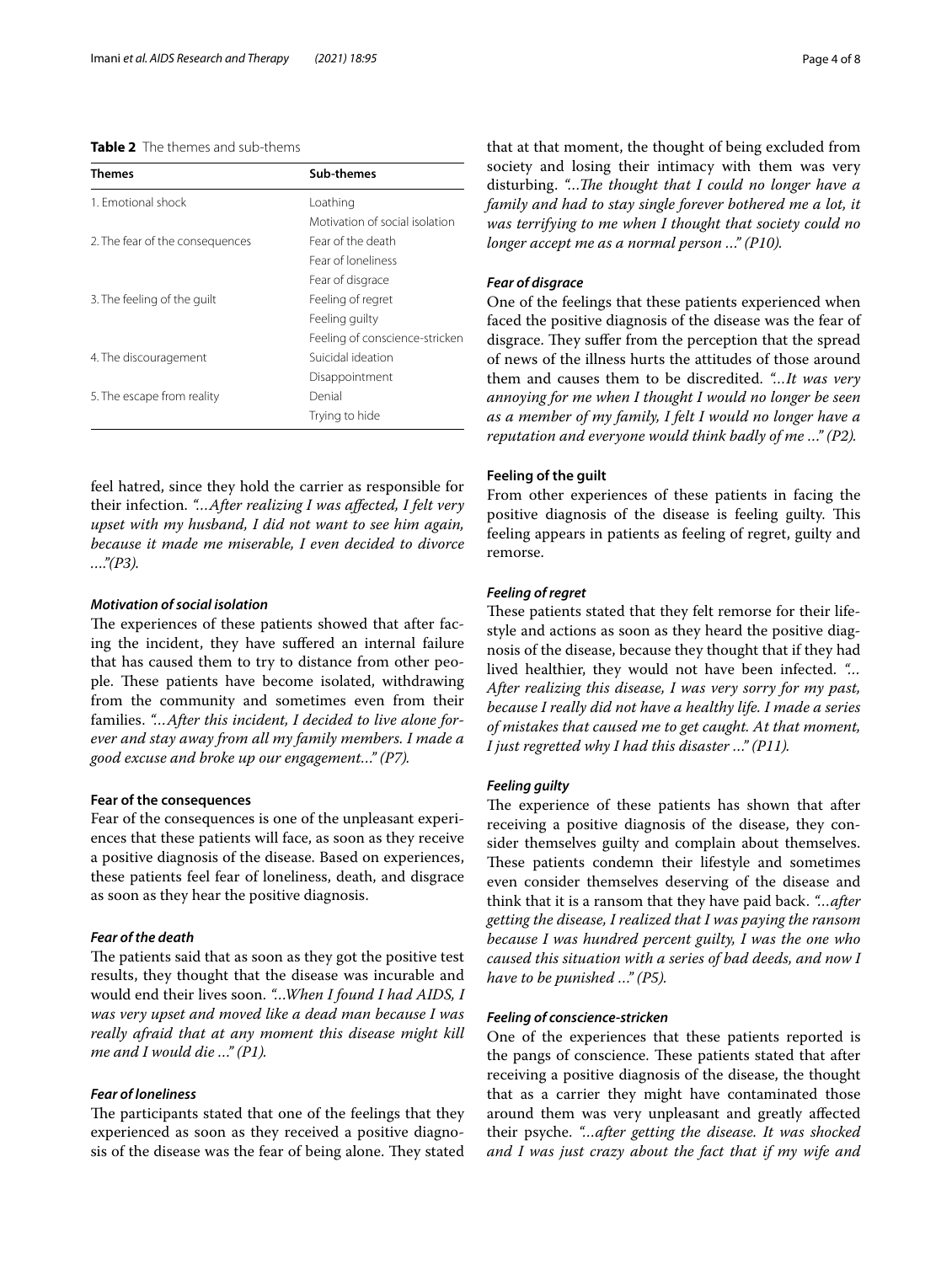*children had taken this disease from me, what would I do, I made them hapless … and this as very annoying for me …" (P8).*

#### **Discouragement**

Discouragement is an unpleasant experience that patients experienced after receiving a positive HIV test results. Discouragement in these patients appears in the suicidal ideation and disappointment.

# *Suicidal ideation*

The patients stated that they were so upset with the positive diagnosis of the illness and they immediately thought they could not live with the fact and the best thing to do was to end their own lives. "...The news was so bad for me *that I immediately thought that if the test result was correct and I had AIDS, I would have to kill myself and end this wretch life, oh, I had a lot of problem and the thought of having to wait for a gradual death was horrible to me …" (P12).*

#### *Disappointment*

The experience of these patients shows that a positive diagnosis of the disease for these patients leads to a destructive feeling of disappointment. So that they are completely discouraged from their lives. These patients think that their dreams and goals are vanished and that they have reached the end and everything is over. *"…It was a horrible experience, so at that moment I felt my life was over, I had to prepare myself for a gradual death, I was at marriage ages when I thought I could no longer get married, I saw life as meaningless …" (P7).*

#### **Escape from reality**

The lived experience of these patients shows that after receiving a positive diagnosis of the disease, they found that this fact was difficult to accept and somehow tried to escape from the reality. This experience has been in the form of denial and trying to hide from others.

#### *Denial*

One of the experiences of these patients in dealing with the positive test result of this disease has been to deny it. In this way, patients believed that the test result was wrong or that the result belonged to someone else. For this reason, the patients referred to other laboratories after receiving the frst positive diagnosis of the disease. *"…After the lab told me this and found out what the disease really was, I was really shocked and said it was impossible, it was defnitely wrong and it is not true … I could not believe it at all, because I was a professional athlete and this could not happen to me. So I immediately* 

*went to a bigger city and there I went to a few laboratories for further tests …" (P6).*

#### *Trying to hide*

These patients stated that after receiving the first positive diagnosis of the disease, they thought that no one should notice their disease and should remain anonymous as much as possible. *"…I immediately decided that no one in my city should know that I got this disease and the news should not be spread anywhere, so I discard my phone number through which our city laboratory communicated with me and I came here to do a re-examination and go to the doctor, and after all these years, I always come here again for an examination …" (P4).*

# **Discussion**

In this qualitative study, we attempted to discover lived experience of HIV-infected patients in the face of a positive diagnosis of the disease. Therefore, a descriptive phenomenological method was applied. As a result of this study, based on the experiences of the HIV-infected patients, the fve main themes of emotional shock, fear of the consequences, feelings of guilt, discouragement and, escape from reality were obtained.

In this study, it was shown that the confrontation of these patients with the positive diagnosis of the disease causes them to experience a severe emotional shock. In this regard, Yangyang Qiu et al. [\[19](#page-6-18)] argued that anxiety and depression are very common among HIV-infected patients who have recently been diagnosed with the disease. The experience of the participants has shown that this emotional shock appears in the form of loathing and the motivation of social isolation. In fact, in these patients, the feeling of the loathing is an emotional response to the primary carrier that has infected them. The study of Imani et al.  $[20]$  $[20]$  have shown that decrease emotional intelligence in an environment where there is an HIV carrier, other people hate him/her, because they see him/her as a risk factor for their infection. The experience of the participants has also shown that receiving a positive diagnosis will motivate social isolation in these patients. Various studies have revealed that one of the consequences of AIDS/HIV that patients will sufer from, is social isolation [[21,](#page-6-20) [22\]](#page-6-21).

Another experience of the participants, according to this study is fear of the consequences. This phenomenon appears in these patients as fear of the death, fear of loneliness, and fear of disgrace. Due to the nature of the disease, these patients feel an inner fear of premature death, as soon as they receive a positive diagnosis. In this regard, the study of Audrey K Miller et al. [\[23](#page-6-22)] showed that death anxiety in AIDS patients is a psychological complication. the participants have stated that they are very afraid of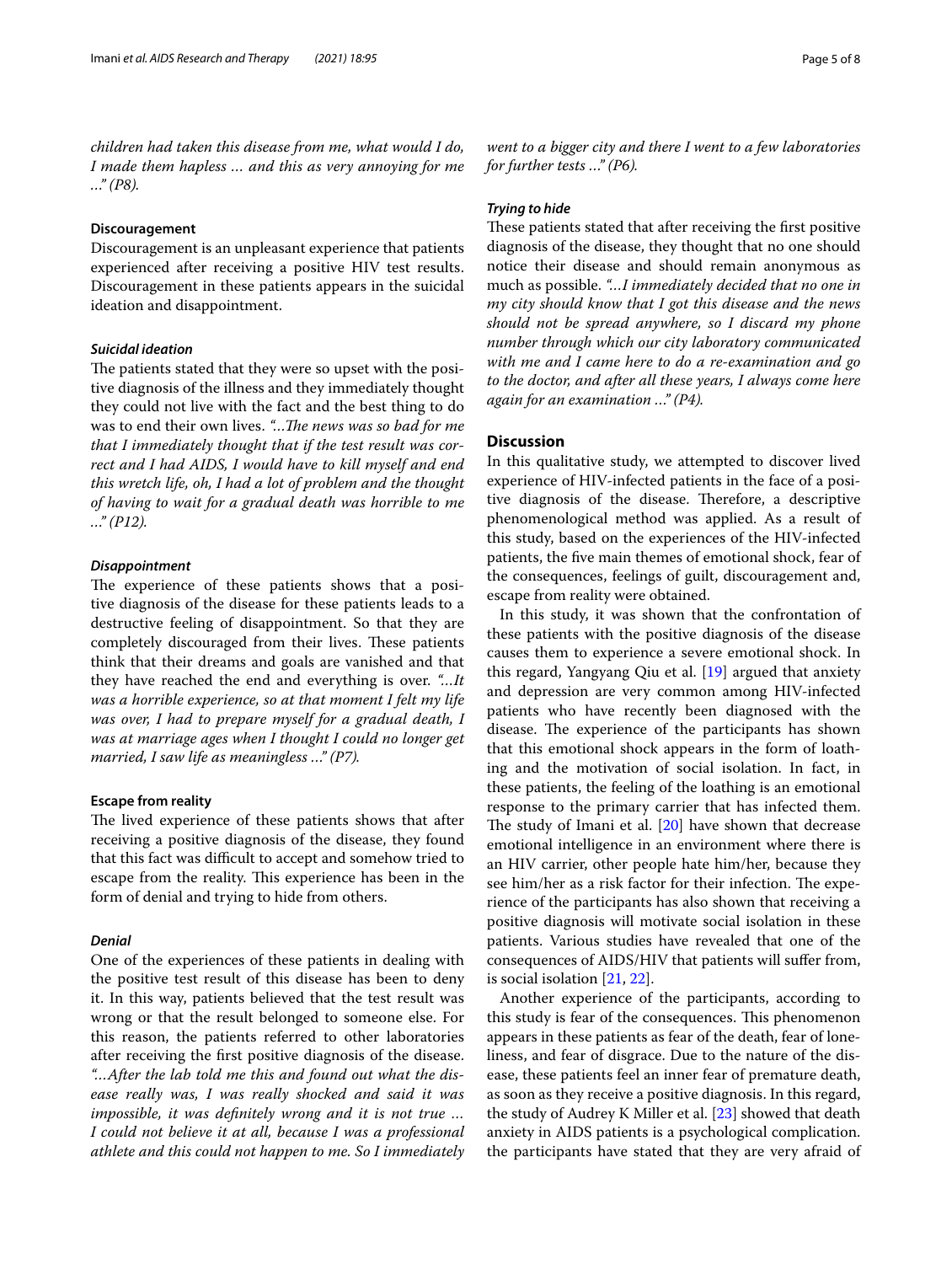being alone after receiving a positive diagnosis, which is a natural feeling according to Keith Cherry and David H. Smith [[24\]](#page-6-23); because these patients will mainly experience some degree of loneliness. HIV-infected patients also experienced a fear of disgrace, which will go back to the nature of the disease and people's insight; but they should be aware that, as Newman Amy states, AIDS/ HIV is a disease, not a scandal [[25](#page-6-24)].

Another experience of the participants in dealing with the positive diagnosis of the disease is guilt feeling. The patients will experience feelings of regret, the feeling guilty and feeling of the conscience-stricken. The experience of the participants shows that they regret their past. Earlier studies have also revealed that regret for the past is a common phenomenon among the patients living with HIV [\[26](#page-6-25)[–28\]](#page-6-26). HIV-infected feel guilty while facing the positive diagnosis of the disease and consider themselves the main culprit of the situation. They often play a direct role in their infection, and their past lifestyle for sure [\[29](#page-6-27)]. Our study also found that these patients feel the conscience-stricken after a positive diagnosis, because they suspect that they may have infected people around them. This disease can be easily transmitted from the carrier to others if the health protocols are not followed [[30](#page-6-28)[–32](#page-6-29)].

Another experience of HIV-infected in dealing with the receiving a positive diagnosis of the disease is discouragement. These patients are disappointed and sometimes decide to suicide. Based on the lived experience of HIVinfected, it was found that receiving a positive diagnosis of the disease, will discourage them from life and patients will be disappointed in many aspects of life. Studies have shown that AIDS/HIV, as a crisis, will greatly reduce the patients' life expectancy and that they will continue to live in despair [[33](#page-6-30)]. Studies also stated that they considered suicide as a solution to relieve stress when receiving a positive diagnosis. In this regard, various studies have emphasized that among the AIDS/HIV patients, loss of self-esteem and severe stress have led to high suicide rates [[34–](#page-6-31)[36](#page-6-32)].

According to the patients, trying to escape from reality is another phenomenon that they will experience. This phenomenon will occur in patients as denial and trying to hide the disease from others. Based on the lived experience of these patients, it was found that after facing a positive diagnosis, HIV-infected tend to deny that they are infected. In this regard, various studies have shown that AIDS/HIV patients in diferent stages of the disease and their lives try to deny it in different ways  $[37-39]$  $[37-39]$  $[37-39]$  $[37-39]$ . The HIV-infected also stated that at the beginning of the positive diagnosis of the disease, did not want others to know, so they wanted to hide themselves from others in any way possible. In this regard, Emilie Henry et al.  $[40]$  have shown that a high percentage of the patients living with AIDS/HIV have tried that others do not notice that they are ill.

One of the strengths of this study is the methodology of the study, because in this study, an attempt has been made to use descriptive phenomenology to explain the lived experience of HIV-infected patients when faced with a positive diagnosis of this disease. In fact, in this study, patients' experience of this particular situation was identifed, and with careful analysis, the experiences of these people became codes and concepts, each of which can be a bridge that keeps the path of modern knowledge open to help these patients. One of the limitations of this study is the generalizability of the fndings because patients' experiences in diferent societies that have cultural, religious, subsistence, and economic diferences can be diferent.

# **Conclusion**

The results of this study showed that patients will experience unpleasant experiences in the face of receiving a positive diagnosis of the HIV. Patients' unpleasant experiences at that moment include emotional shock, fear of the consequences, feeling guilty, discouragement and escape from reality. Therefore, medical and laboratory centers must pay attention to the patients' lived experience, and try to support the patients through education, counseling and other support programs to minimize the psychological trauma caused by the disease.

#### **Abbreviations**

AIDS: Acquired immunodefciency syndrome; HIV: Human immunodefciency virus.

#### **Acknowledgements**

The authors would like to express their gratitude to the Hamadan Health Network, the Hamadan Shohada Behavioral Diseases Counseling Center, and the participants who helped us in this study.

#### **Authors' contributions**

BI designed the study, collected the data, and provide the frst draft of manuscript. ShZ designed the study and revised the manuscript. SKh participated in design of the study, the data collection, and revised the manuscript. MM participated in design of the study and revised the manuscript. All authors read and approved the fnal manuscript.

#### **Funding**

The study was funded by Vice-chancellor for Research and Technology, Hamadan University of Medical Sciences (No. 9812209934).

#### **Availability of data and materials**

The datasets used and analyzed during the current study are available from the corresponding authors through reasonable request.

## **Declarations**

#### **Ethics approval and consent to participate**

This study is the result of a student project that has been registered in Hamadan University of Medical Sciences of Iran with the ethical code IR.UMSHA. REC.1398.1000.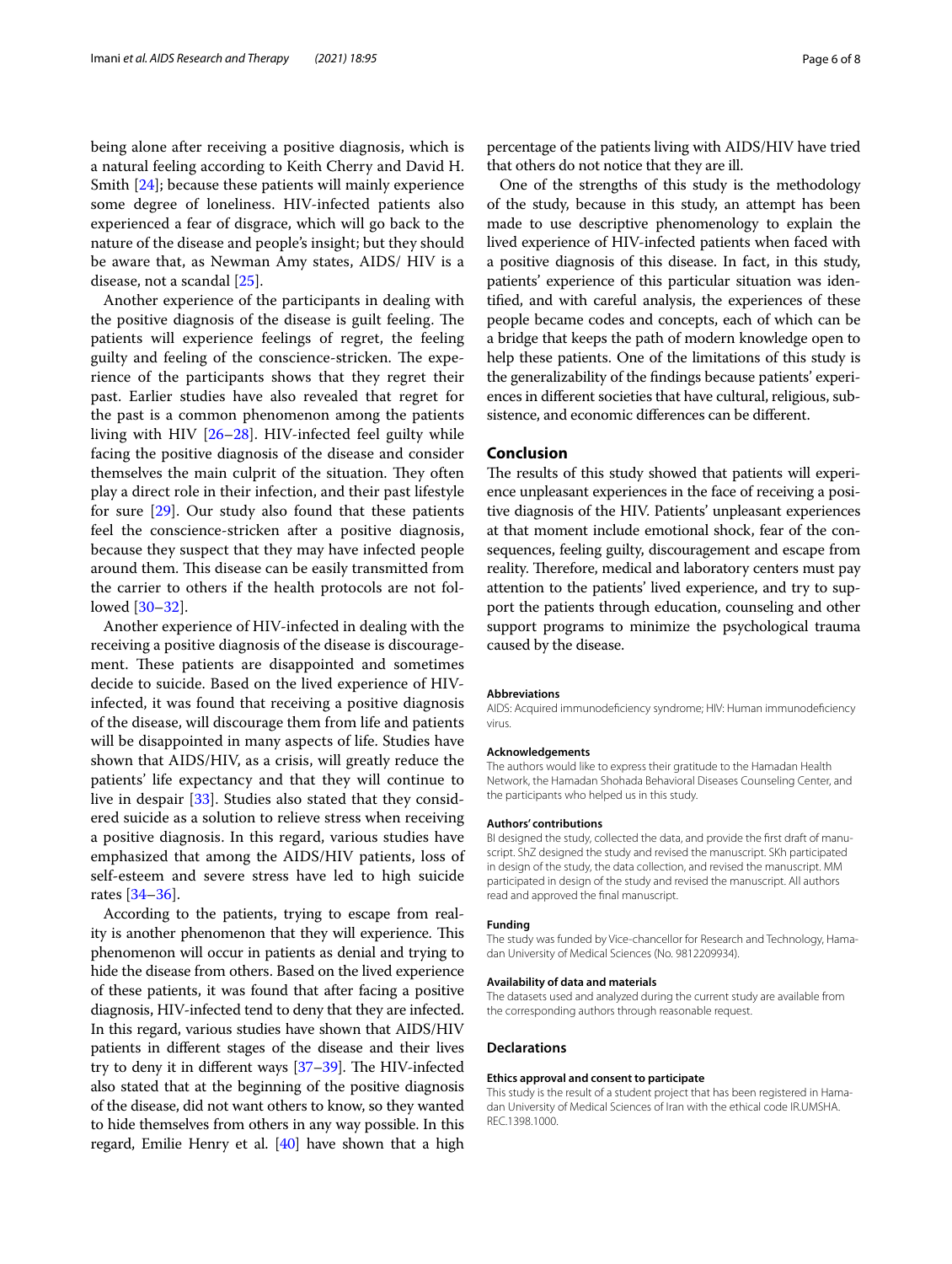#### **Consent for publication**

Not applicable.

#### **Competing interests**

The authors declare no conficts of interest.

#### **Author details**

<sup>1</sup> Department of Operating Room, School of Paramedicine, Hamadan University of Medical Sciences, Hamadan, Iran. <sup>2</sup> Department of Operating Room, Student Research Committee, Hamadan University of Medical Sciences, Hamadan, Iran. <sup>3</sup> Research Center for Health Sciences, Hamadan University of Medical Sciences, Hamadan, Iran. <sup>4</sup> Department of Epidemiology, School of Public Health, Hamadan University of Medical Sciences, Hamadan, Iran.

#### Received: 15 July 2021 Accepted: 26 November 2021 Published online: 07 December 2021

#### **References**

- <span id="page-6-0"></span>1. Farley TM, Samuelson J, Grabowski MK, Ameyan W, Gray RH, Baggaley R. Impact of male circumcision on risk of HIV infection in men in a changing epidemic context–systematic review and meta-analysis. J Int AIDS Soc. 2020;23(6): e25490.<https://doi.org/10.1002/jia2.25490>.
- <span id="page-6-1"></span>2. Skalka AM. 6. HIV and the AIDS pandemic. In: Skalka AM, editor. Discovering retroviruses. Cambridge: Harvard University Press; 2018. p. 119–47.
- <span id="page-6-2"></span>3. Paudel V, Baral KP. Women living with HIV/AIDS (WLHA), battling stigma, discrimination and denial and the role of support groups as a coping strategy: a review of literature. Reprod Health. 2015;12(1):1–9.
- <span id="page-6-3"></span>4. Reyes-Estrada M, Varas-Díaz N, Martínez-Sarson MT. Religion and HIV/ AIDS stigma: considerations for the nursing profession. New School Psychol Bull. 2015;12(1):48.
- <span id="page-6-4"></span>5. Beer L, Fagan JL, Valverde E, Bertolli J. Health-related beliefs and decisions about accessing HIV medical care among HIV-infected persons who are not receiving care. AIDS Patient Care STDS. 2009;23(9):785–92. [https://doi.](https://doi.org/10.1089/apc.2009.0032) [org/10.1089/apc.2009.0032](https://doi.org/10.1089/apc.2009.0032).
- <span id="page-6-5"></span>6. Tavoosi A, Zaferani A, Enzevaei A, Tajik P, Ahmadinezhad Z. Knowledge and attitude towards HIV/AIDS among Iranian students. BMC Public Health. 2004;4(1):17. [https://doi.org/10.1186/1471-2458-4-17.](https://doi.org/10.1186/1471-2458-4-17)
- <span id="page-6-6"></span>7. Kontomanolis EN, Michalopoulos S, Gkasdaris G, Fasoulakis Z. The social stigma of HIV–AIDS: society's role. HIV AIDS (Auckl). 2017;9:111. [https://](https://doi.org/10.2147/HIV.S129992) [doi.org/10.2147/HIV.S129992.](https://doi.org/10.2147/HIV.S129992)
- <span id="page-6-7"></span>8. Kalan ME, Han J, Taleb ZB, Fennie KP, Jafarabadi MA, Dastoorpoor M, et al. Quality of life and stigma among people living with HIV/AIDS in Iran. HIV AIDS (Auckl). 2019;11:287.
- <span id="page-6-8"></span>9. Buckman RA. Breaking bad news: the SPIKES strategy. Commun Oncol. 2005;2(2):138–42.
- <span id="page-6-9"></span>10. Edwards LV. Perceived social support and HIV/AIDS medication adherence among African American women. Qual Health Res. 2006;16(5):679– 91. <https://doi.org/10.1177/1049732305281597>.
- <span id="page-6-10"></span>11. Allen A, Zaviryukha I, Kiriazova T, Shenoi S, Rozanova J. The lived experience of a newly diagnosed older person with HIV in Ukraine. Qual Health Res. 2021.<https://doi.org/10.1177/10497323211026914>.
- <span id="page-6-11"></span>12. Omer T, Lovering S, Shomrani Al M. The lived experience of living with HIV/AIDS in the western region of Saudi Arabia. Divers Equal Health Care. 2014. [https://doi.org/10.21767/2049-5471.100022.](https://doi.org/10.21767/2049-5471.100022)
- <span id="page-6-12"></span>13. Duru P, Örsal Ö, Karadağ E. Development of an attitude scale for home care. Res Theory Nurs Pract. 2015;29(4):306–24. [https://doi.org/10.1891/](https://doi.org/10.1891/1541-6577.29.4.306) [1541-6577.29.4.306](https://doi.org/10.1891/1541-6577.29.4.306).
- <span id="page-6-13"></span>14. Jackson C, Vaughan DR, Brown L. Discovering lived experiences through descriptive phenomenology. Int J Contemp Hosp Manag. 2018. [https://](https://doi.org/10.1108/IJCHM-10-2017-0707) [doi.org/10.1108/IJCHM-10-2017-0707.](https://doi.org/10.1108/IJCHM-10-2017-0707)
- <span id="page-6-14"></span>15. Husserl E. The phenomenology of internal time-consciousness. Bloomington: Indiana University Press; 2019.
- <span id="page-6-15"></span>16. Colaizzi PF. Psychological research as the phenomenologist views it. Oxford: Oxford University Press; 1978.
- <span id="page-6-16"></span>17. Creswell JW. Educational research. In: Creswell JW, editor. Planning, conducting, and evaluating quantitative. Hoboken: Prentice Hall; 2002.
- <span id="page-6-17"></span>18. Lincoln Y, Guba EG. Naturalistic inquiry. Thousand Oaks: Sage Publications; 1985.
- <span id="page-6-18"></span>19. Qiu Y, Luo D, Cheng R, Xiao Y, Chen X, Huang Z, et al. Emotional problems and related factors in patients with HIV/AIDS. Zhong Nan Da Xue Xue Bao Yi Xue Ban. 2014;39(8):835. [https://doi.org/10.3969/j.issn.1672-7347.2014.](https://doi.org/10.3969/j.issn.1672-7347.2014.08.014) [08.014](https://doi.org/10.3969/j.issn.1672-7347.2014.08.014).
- <span id="page-6-19"></span>20. Imani B, Kermanshahi S, Vanaki Z, Kazemnejad A, Zoghipaydar M. Iranian hospital nurses' lived experiences of emotional intelligence: a phenomenological study. Issues Ment Health Nurs. 2019;40(8):712–9. [https://doi.](https://doi.org/10.1080/01612840.2017.1395497) [org/10.1080/01612840.2017.1395497.](https://doi.org/10.1080/01612840.2017.1395497)
- <span id="page-6-20"></span>21. Holtz CS, Sowell R, Velasquez G. Oaxacan women with HIV/AIDS: Resiliency in the face of poverty, stigma, and social isolation. Women Health. 2012;52(6):517–35. <https://doi.org/10.1080/03630242.2012.690839>.
- <span id="page-6-21"></span>22. Emlet CA. An examination of the social networks and social isolation in older and younger adults living with HIV/AIDS. Health Soc Work. 2006;31(4):299–308. [https://doi.org/10.1093/hsw/31.4.299.](https://doi.org/10.1093/hsw/31.4.299)
- <span id="page-6-22"></span>23. Miller AK, Lee BL, Henderson CE. Death anxiety in persons with HIV/AIDS: a systematic review and meta-analysis. Death Stud. 2012;36(7):640–63. <https://doi.org/10.1080/07481187.2011.604467>.
- <span id="page-6-23"></span>24. Cherry K, Smith DH. Sometimes I cry: the experience of loneliness for men with AIDS. Health Commun. 1993;5(3):181–208. [https://doi.org/10.](https://doi.org/10.1207/s15327027hc0503_3) [1207/s15327027hc0503\\_3](https://doi.org/10.1207/s15327027hc0503_3).
- <span id="page-6-24"></span>25. Newman A. AIDS: a disease not a disgrace. Kalamazoo: Kalamazoo College; 1992.
- <span id="page-6-25"></span>26. Epstude K, Jonas KJ. Regret and counterfactual thinking in the face of inevitability: the case of HIV-positive men. Soc Psychol Personal Sci. 2015;6(2):157–63. [https://doi.org/10.1177/1948550614546048.](https://doi.org/10.1177/1948550614546048)
- 27. Dibb B. Assessing stigma, disclosure regret and posttraumatic growth in people living with HIV. AIDS Behav. 2018;22(12):3916–23. [https://doi.org/](https://doi.org/10.1007/s10461-018-2230-2) [10.1007/s10461-018-2230-2.](https://doi.org/10.1007/s10461-018-2230-2)
- <span id="page-6-26"></span>28. Parrish G. Remorse, Despondence, and the acceptance of an early death: an allegory of the AIDS epidemic. Amherst College; 1999.
- <span id="page-6-27"></span>29. Redfeld RR, Burke DS. HIV infection. Sci Am. 1988;259(4):90–9.
- <span id="page-6-28"></span>30. Kennedy DP, Cowgill BO, Bogart LM, Corona R, Ryan GW, Murphy DA, et al. Parents' disclosure of their HIV infection to their children in the context of the family. AIDS Behav. 2010;14(5):1095–105. [https://doi.org/10.1023/A:](https://doi.org/10.1023/A:1024252926930) [1024252926930](https://doi.org/10.1023/A:1024252926930).
- 31. Sherrod HM. A psycho-educational group to enhance coping skills for children with parents who are infected with HIV/AIDS: a thesis submitted to the department of social work in partial fulfllment of the requirements for the degree of master of social work. Southern Connecticut State University; 1999.
- <span id="page-6-29"></span>32. Abebe W, Teferra S. Disclosure of diagnosis by parents and caregivers to children infected with HIV: prevalence associated factors and perceived barriers in Addis Ababa, Ethiopia. AIDS Care. 2012;24(9):1097–102. [https://](https://doi.org/10.1080/09540121.2012.656565) [doi.org/10.1080/09540121.2012.656565.](https://doi.org/10.1080/09540121.2012.656565)
- <span id="page-6-30"></span>33. Pokrovsky V, Nladnaia N, Pokrovskaya A. HIV/AIDS is reducing the number of Russians and their life expectancy. Дeмoгpaфичecкoe oбoзpeниe. 2017. [https://doi.org/10.17323/demreview.v4i5.8568.](https://doi.org/10.17323/demreview.v4i5.8568)
- <span id="page-6-31"></span>34. Shim E-J, Lee SH, Kim NJ, Kim ES, Bang JH, Sohn BK, et al. Suicide risk in persons with HIV/AIDS in South Korea: a partial test of the interpersonal theory of suicide. Int J Behav Med. 2019;26(1):38–49. [https://doi.org/10.](https://doi.org/10.1007/s12529-018-9749-5) [1007/s12529-018-9749-5](https://doi.org/10.1007/s12529-018-9749-5).
- 35. Kelbert E, Pinheiro L, Souza L, Pinheiro C, Pinheiro K, Motta J, et al. Suicide risk in people living with AIDS/HIV: the effect of childhood trauma is mediated by mental disorders and social vulnerability. AIDS Care. 2020;32(4):512–7.<https://doi.org/10.1080/09540121.2019.1695732>.
- <span id="page-6-32"></span>36. Glass RM. AIDS and Suicide. JAMA. 1988;259(9):1369–70. [https://doi.org/](https://doi.org/10.1001/jama.1988.03720090059037) [10.1001/jama.1988.03720090059037.](https://doi.org/10.1001/jama.1988.03720090059037)
- <span id="page-6-33"></span>37. Kamen C, Taniguchi S, Student A, Kienitz E, Giles K, Khan C, et al. The impact of denial on health-related quality of life in patients with HIV. Qual Life Res. 2012;21(8):1327–36. <https://doi.org/10.1007/s11136-011-0045-y>.
- 38. Ironson G, Friedman A, Klimas N, Antoni M, Fletcher MA, LaPerriere A, et al. Distress, denial, and low adherence to behavioral interventions predict faster disease progression in gay men infected with human immunodefciency virus. Int J Behav Med. 1994;1(1):90–105. [https://doi.](https://doi.org/10.1207/s15327558ijbm0101_6) [org/10.1207/s15327558ijbm0101\\_6](https://doi.org/10.1207/s15327558ijbm0101_6).
- <span id="page-6-34"></span>39. Carrico AW, Antoni MH, Durán RE, Ironson G, Penedo F, Fletcher MA, et al. Reductions in depressed mood and denial coping during cognitive behavioral stress management with HIV-positive gay men treated with HAART. Ann Behav Med. 2006;31(2):155–64. [https://doi.org/10.1207/](https://doi.org/10.1207/s15324796abm3102_7) [s15324796abm3102\\_7.](https://doi.org/10.1207/s15324796abm3102_7)